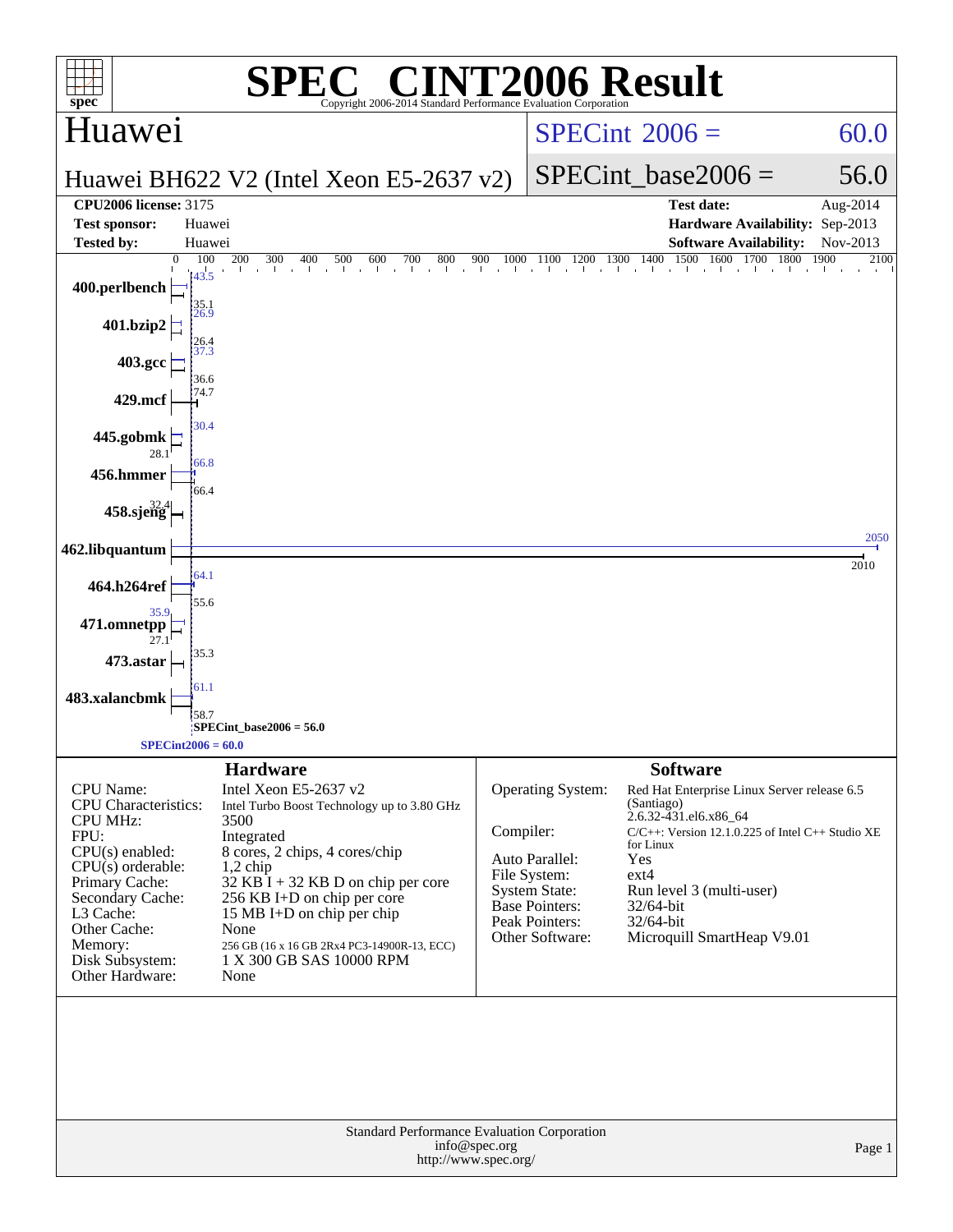

# **[SPEC CINT2006 Result](http://www.spec.org/auto/cpu2006/Docs/result-fields.html#SPECCINT2006Result)**

#### Huawei

### $SPECint2006 = 60.0$  $SPECint2006 = 60.0$

Huawei BH622 V2 (Intel Xeon E5-2637 v2)

SPECint base2006 =  $56.0$ 

**[CPU2006 license:](http://www.spec.org/auto/cpu2006/Docs/result-fields.html#CPU2006license)** 3175 **[Test date:](http://www.spec.org/auto/cpu2006/Docs/result-fields.html#Testdate)** Aug-2014

**[Test sponsor:](http://www.spec.org/auto/cpu2006/Docs/result-fields.html#Testsponsor)** Huawei **[Hardware Availability:](http://www.spec.org/auto/cpu2006/Docs/result-fields.html#HardwareAvailability)** Sep-2013 **[Tested by:](http://www.spec.org/auto/cpu2006/Docs/result-fields.html#Testedby)** Huawei **[Software Availability:](http://www.spec.org/auto/cpu2006/Docs/result-fields.html#SoftwareAvailability)** Nov-2013

#### **[Results Table](http://www.spec.org/auto/cpu2006/Docs/result-fields.html#ResultsTable)**

|                                                                                                                | <b>Base</b>    |              |                |              |                |       |                | <b>Peak</b>  |                |              |                |              |  |
|----------------------------------------------------------------------------------------------------------------|----------------|--------------|----------------|--------------|----------------|-------|----------------|--------------|----------------|--------------|----------------|--------------|--|
| <b>Benchmark</b>                                                                                               | <b>Seconds</b> | <b>Ratio</b> | <b>Seconds</b> | <b>Ratio</b> | <b>Seconds</b> | Ratio | <b>Seconds</b> | <b>Ratio</b> | <b>Seconds</b> | <b>Ratio</b> | <b>Seconds</b> | <b>Ratio</b> |  |
| 400.perlbench                                                                                                  | 279            | 35.0         | 279            | 35.1         | 278            | 35.1  | 225            | 43.5         | 225            | 43.5         | 225            | 43.5         |  |
| 401.bzip2                                                                                                      | 365            | 26.4         | 365            | 26.4         | 366            | 26.4  | 358            | 26.9         | 358            | 27.0         | 358            | 26.9         |  |
| $403.\mathrm{gcc}$                                                                                             | 220            | 36.6         | 220            | 36.6         | 220            | 36.6  | 216            | 37.3         | 216            | 37.3         | <u>216</u>     | 37.3         |  |
| $429$ mcf                                                                                                      | 124            | 73.7         | 122            | 74.7         | 122            | 74.7  | 124            | 73.7         | <u>122</u>     | 74.7         | 122            | 74.7         |  |
| $445$ .gobmk                                                                                                   | 374            | 28.1         | 374            | 28.1         | 374            | 28.1  | 345            | 30.4         | 345            | 30.4         | 344            | 30.5         |  |
| $456.$ hmmer                                                                                                   | 141            | 66.4         | 141            | 66.1         | 141            | 66.4  | 139            | 67.2         | <b>140</b>     | 66.8         | 141            | 66.0         |  |
| $458$ .sjeng                                                                                                   | 374            | 32.4         | 374            | 32.4         | 373            | 32.4  | 374            | 32.4         | 374            | 32.4         | 373            | 32.4         |  |
| 462.libquantum                                                                                                 | 10.3           | 2010         | 10.3           | 2010         | 10.3           | 2010  | 10.1           | 2050         | <b>10.1</b>    | 2050         | 10.1           | 2050         |  |
| 464.h264ref                                                                                                    | 398            | 55.6         | 400            | 55.4         | 398            | 55.7  | 345            | 64.1         | 346            | 63.9         | 342            | 64.6         |  |
| 471.omnetpp                                                                                                    | 231            | 27.1         | 231            | 27.1         | 230            | 27.2  | 174            | 35.9         | 175            | 35.8         | 173            | 36.2         |  |
| $473$ . astar                                                                                                  | <u>199</u>     | 35.3         | 198            | 35.5         | 199            | 35.3  | 199            | 35.3         | 198            | 35.5         | 199            | 35.3         |  |
| 483.xalancbmk                                                                                                  | 117            | 58.8         | 118            | 58.7         | 118            | 58.6  | <b>113</b>     | 61.1         | 113            | 61.1         | 113            | 61.0         |  |
| 2.11<br>$\mathbf{D}$ $\mathbf{L}$<br>1.3.1.<br>$\rightarrow$ 1.<br>$D$ and $L$ and $L$ and $L$ and $L$ and $L$ |                |              |                |              |                |       |                |              |                |              |                |              |  |

Results appear in the [order in which they were run.](http://www.spec.org/auto/cpu2006/Docs/result-fields.html#RunOrder) Bold underlined text [indicates a median measurement.](http://www.spec.org/auto/cpu2006/Docs/result-fields.html#Median)

#### **[Operating System Notes](http://www.spec.org/auto/cpu2006/Docs/result-fields.html#OperatingSystemNotes)**

Stack size set to unlimited using "ulimit -s unlimited"

#### **[Platform Notes](http://www.spec.org/auto/cpu2006/Docs/result-fields.html#PlatformNotes)**

Standard Performance Evaluation Corporation Sysinfo program /spec/config/sysinfo.rev6800 \$Rev: 6800 \$ \$Date:: 2011-10-11 #\$ 6f2ebdff5032aaa42e583f96b07f99d3 running on localhost.localdomain Thu Aug 28 22:26:32 2014 This section contains SUT (System Under Test) info as seen by some common utilities. To remove or add to this section, see: <http://www.spec.org/cpu2006/Docs/config.html#sysinfo> From /proc/cpuinfo model name : Intel(R) Xeon(R) CPU E5-2637 v2 @ 3.50GHz 2 "physical id"s (chips) 8 "processors" cores, siblings (Caution: counting these is hw and system dependent. The following excerpts from /proc/cpuinfo might not be reliable. Use with caution.) cpu cores : 4 siblings : 4 physical 0: cores 1 2 3 4 physical 1: cores 1 2 3 4 cache size : 15360 KB From /proc/meminfo<br>MemTotal: 264478184 kB Continued on next page

[info@spec.org](mailto:info@spec.org) <http://www.spec.org/>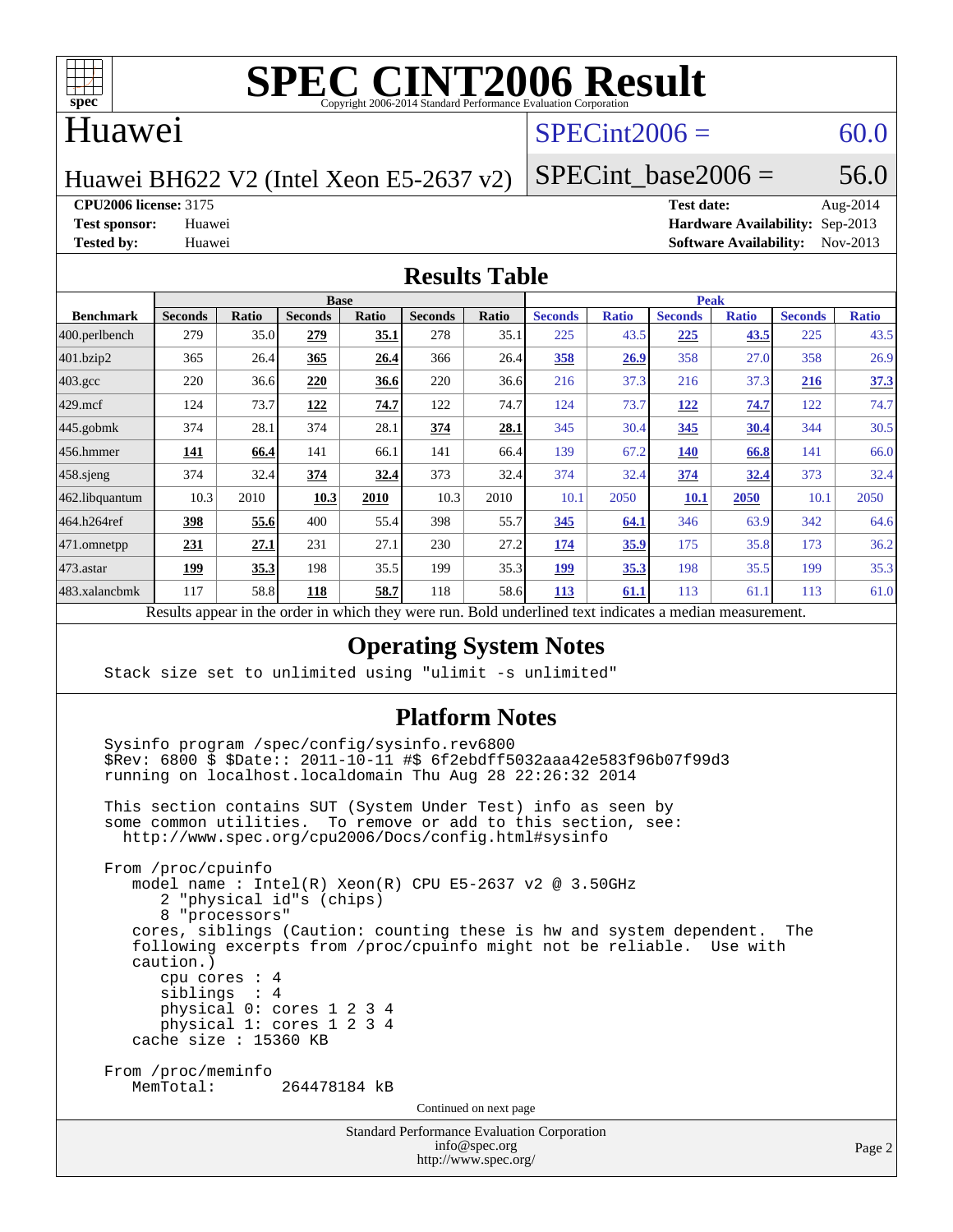| <b>SPEC CINT2006 Result</b><br>$spec^*$<br>Copyright 2006-2014 Standard Performance Evaluation Corporation                                                                                                                                                     |                                                                                                               |  |  |  |  |  |  |  |  |  |
|----------------------------------------------------------------------------------------------------------------------------------------------------------------------------------------------------------------------------------------------------------------|---------------------------------------------------------------------------------------------------------------|--|--|--|--|--|--|--|--|--|
| Huawei                                                                                                                                                                                                                                                         | $SPECint2006 =$<br>60.0                                                                                       |  |  |  |  |  |  |  |  |  |
| Huawei BH622 V2 (Intel Xeon E5-2637 v2)                                                                                                                                                                                                                        | 56.0<br>$SPECint base2006 =$                                                                                  |  |  |  |  |  |  |  |  |  |
| <b>CPU2006 license: 3175</b><br><b>Test sponsor:</b><br>Huawei<br><b>Tested by:</b><br>Huawei                                                                                                                                                                  | <b>Test date:</b><br>Aug-2014<br>Hardware Availability: Sep-2013<br>Nov-2013<br><b>Software Availability:</b> |  |  |  |  |  |  |  |  |  |
| <b>Platform Notes (Continued)</b>                                                                                                                                                                                                                              |                                                                                                               |  |  |  |  |  |  |  |  |  |
| HugePages_Total:<br>0<br>Hugepagesize:<br>2048 kB                                                                                                                                                                                                              |                                                                                                               |  |  |  |  |  |  |  |  |  |
| /usr/bin/lsb release -d<br>Red Hat Enterprise Linux Server release 6.5 (Santiago)                                                                                                                                                                              |                                                                                                               |  |  |  |  |  |  |  |  |  |
| From /etc/*release* /etc/*version*<br>redhat-release: Red Hat Enterprise Linux Server release 6.5 (Santiago)<br>system-release: Red Hat Enterprise Linux Server release 6.5 (Santiago)<br>system-release-cpe: cpe:/o:redhat:enterprise_linux:6server:ga:server |                                                                                                               |  |  |  |  |  |  |  |  |  |
| uname $-a$ :<br>Linux localhost.localdomain 2.6.32-431.el6.x86_64 #1 SMP Sun Nov 10 22:19:54<br>EST 2013 x86_64 x86_64 x86_64 GNU/Linux                                                                                                                        |                                                                                                               |  |  |  |  |  |  |  |  |  |
| run-level 3 Aug 27 10:37                                                                                                                                                                                                                                       |                                                                                                               |  |  |  |  |  |  |  |  |  |
| SPEC is set to: /spec<br>Filesystem<br>Type Size Used Avail Use% Mounted on<br>/dev/sda2<br>265G<br>15G 237G<br>$6\%$ /<br>ext4                                                                                                                                |                                                                                                               |  |  |  |  |  |  |  |  |  |
| Additional information from dmidecode:                                                                                                                                                                                                                         |                                                                                                               |  |  |  |  |  |  |  |  |  |
| Memory:<br>10x Hynix HMT42GR7AFR4C-RD 16 GB 1867 MHz 2 rank<br>6x Samsung M393B2G70DB0-CMA 16 GB 1867 MHz 2 rank                                                                                                                                               |                                                                                                               |  |  |  |  |  |  |  |  |  |
| (End of data from sysinfo program)                                                                                                                                                                                                                             |                                                                                                               |  |  |  |  |  |  |  |  |  |
| <b>General Notes</b>                                                                                                                                                                                                                                           |                                                                                                               |  |  |  |  |  |  |  |  |  |
| Environment variables set by runspec before the start of the run:<br>KMP_AFFINITY = "granularity=fine, compact, $0,1$ "<br>$LD_LIBRARY_PATH = "/gpec/libs/32://spec/libs/64"$<br>OMP_NUM_THREADS = "8"                                                         |                                                                                                               |  |  |  |  |  |  |  |  |  |
| Binaries compiled on a system with 2 x Xeon X5645 CPU + 16GB memory<br>using RHEL 6.1<br>Transparent Huge Pages enabled with:                                                                                                                                  |                                                                                                               |  |  |  |  |  |  |  |  |  |

echo always > /sys/kernel/mm/redhat\_transparent\_hugepage/enabled

# **[Base Compiler Invocation](http://www.spec.org/auto/cpu2006/Docs/result-fields.html#BaseCompilerInvocation)**

[C benchmarks](http://www.spec.org/auto/cpu2006/Docs/result-fields.html#Cbenchmarks):  $\text{icc}$  -m64

[C++ benchmarks:](http://www.spec.org/auto/cpu2006/Docs/result-fields.html#CXXbenchmarks) [icpc -m64](http://www.spec.org/cpu2006/results/res2014q3/cpu2006-20140901-31128.flags.html#user_CXXbase_intel_icpc_64bit_fc66a5337ce925472a5c54ad6a0de310)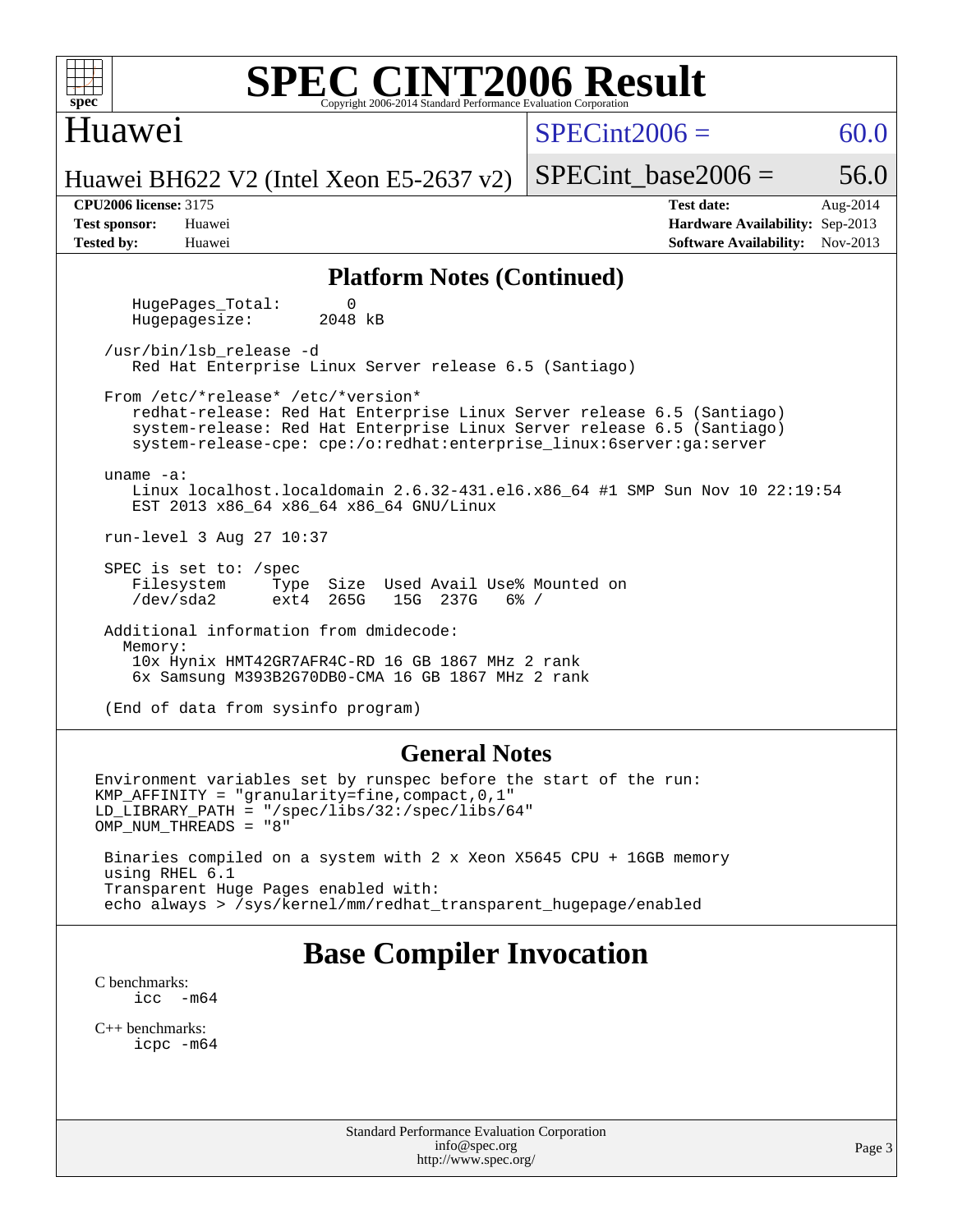

# **[SPEC CINT2006 Result](http://www.spec.org/auto/cpu2006/Docs/result-fields.html#SPECCINT2006Result)**

#### Huawei

 $SPECint2006 = 60.0$  $SPECint2006 = 60.0$ 

Huawei BH622 V2 (Intel Xeon E5-2637 v2)

SPECint base2006 =  $56.0$ 

**[CPU2006 license:](http://www.spec.org/auto/cpu2006/Docs/result-fields.html#CPU2006license)** 3175 **[Test date:](http://www.spec.org/auto/cpu2006/Docs/result-fields.html#Testdate)** Aug-2014 **[Test sponsor:](http://www.spec.org/auto/cpu2006/Docs/result-fields.html#Testsponsor)** Huawei **[Hardware Availability:](http://www.spec.org/auto/cpu2006/Docs/result-fields.html#HardwareAvailability)** Sep-2013 **[Tested by:](http://www.spec.org/auto/cpu2006/Docs/result-fields.html#Testedby)** Huawei **[Software Availability:](http://www.spec.org/auto/cpu2006/Docs/result-fields.html#SoftwareAvailability)** Nov-2013

### **[Base Portability Flags](http://www.spec.org/auto/cpu2006/Docs/result-fields.html#BasePortabilityFlags)**

 400.perlbench: [-DSPEC\\_CPU\\_LP64](http://www.spec.org/cpu2006/results/res2014q3/cpu2006-20140901-31128.flags.html#b400.perlbench_basePORTABILITY_DSPEC_CPU_LP64) [-DSPEC\\_CPU\\_LINUX\\_X64](http://www.spec.org/cpu2006/results/res2014q3/cpu2006-20140901-31128.flags.html#b400.perlbench_baseCPORTABILITY_DSPEC_CPU_LINUX_X64) 401.bzip2: [-DSPEC\\_CPU\\_LP64](http://www.spec.org/cpu2006/results/res2014q3/cpu2006-20140901-31128.flags.html#suite_basePORTABILITY401_bzip2_DSPEC_CPU_LP64) 403.gcc: [-DSPEC\\_CPU\\_LP64](http://www.spec.org/cpu2006/results/res2014q3/cpu2006-20140901-31128.flags.html#suite_basePORTABILITY403_gcc_DSPEC_CPU_LP64) 429.mcf: [-DSPEC\\_CPU\\_LP64](http://www.spec.org/cpu2006/results/res2014q3/cpu2006-20140901-31128.flags.html#suite_basePORTABILITY429_mcf_DSPEC_CPU_LP64) 445.gobmk: [-DSPEC\\_CPU\\_LP64](http://www.spec.org/cpu2006/results/res2014q3/cpu2006-20140901-31128.flags.html#suite_basePORTABILITY445_gobmk_DSPEC_CPU_LP64) 456.hmmer: [-DSPEC\\_CPU\\_LP64](http://www.spec.org/cpu2006/results/res2014q3/cpu2006-20140901-31128.flags.html#suite_basePORTABILITY456_hmmer_DSPEC_CPU_LP64) 458.sjeng: [-DSPEC\\_CPU\\_LP64](http://www.spec.org/cpu2006/results/res2014q3/cpu2006-20140901-31128.flags.html#suite_basePORTABILITY458_sjeng_DSPEC_CPU_LP64) 462.libquantum: [-DSPEC\\_CPU\\_LP64](http://www.spec.org/cpu2006/results/res2014q3/cpu2006-20140901-31128.flags.html#suite_basePORTABILITY462_libquantum_DSPEC_CPU_LP64) [-DSPEC\\_CPU\\_LINUX](http://www.spec.org/cpu2006/results/res2014q3/cpu2006-20140901-31128.flags.html#b462.libquantum_baseCPORTABILITY_DSPEC_CPU_LINUX) 464.h264ref: [-DSPEC\\_CPU\\_LP64](http://www.spec.org/cpu2006/results/res2014q3/cpu2006-20140901-31128.flags.html#suite_basePORTABILITY464_h264ref_DSPEC_CPU_LP64) 471.omnetpp: [-DSPEC\\_CPU\\_LP64](http://www.spec.org/cpu2006/results/res2014q3/cpu2006-20140901-31128.flags.html#suite_basePORTABILITY471_omnetpp_DSPEC_CPU_LP64) 473.astar: [-DSPEC\\_CPU\\_LP64](http://www.spec.org/cpu2006/results/res2014q3/cpu2006-20140901-31128.flags.html#suite_basePORTABILITY473_astar_DSPEC_CPU_LP64) 483.xalancbmk: [-DSPEC\\_CPU\\_LP64](http://www.spec.org/cpu2006/results/res2014q3/cpu2006-20140901-31128.flags.html#suite_basePORTABILITY483_xalancbmk_DSPEC_CPU_LP64) [-DSPEC\\_CPU\\_LINUX](http://www.spec.org/cpu2006/results/res2014q3/cpu2006-20140901-31128.flags.html#b483.xalancbmk_baseCXXPORTABILITY_DSPEC_CPU_LINUX)

#### **[Base Optimization Flags](http://www.spec.org/auto/cpu2006/Docs/result-fields.html#BaseOptimizationFlags)**

[C benchmarks](http://www.spec.org/auto/cpu2006/Docs/result-fields.html#Cbenchmarks):

[-xSSE4.2](http://www.spec.org/cpu2006/results/res2014q3/cpu2006-20140901-31128.flags.html#user_CCbase_f-xSSE42_f91528193cf0b216347adb8b939d4107) [-ipo](http://www.spec.org/cpu2006/results/res2014q3/cpu2006-20140901-31128.flags.html#user_CCbase_f-ipo) [-O3](http://www.spec.org/cpu2006/results/res2014q3/cpu2006-20140901-31128.flags.html#user_CCbase_f-O3) [-no-prec-div](http://www.spec.org/cpu2006/results/res2014q3/cpu2006-20140901-31128.flags.html#user_CCbase_f-no-prec-div) [-parallel](http://www.spec.org/cpu2006/results/res2014q3/cpu2006-20140901-31128.flags.html#user_CCbase_f-parallel) [-opt-prefetch](http://www.spec.org/cpu2006/results/res2014q3/cpu2006-20140901-31128.flags.html#user_CCbase_f-opt-prefetch) [-auto-p32](http://www.spec.org/cpu2006/results/res2014q3/cpu2006-20140901-31128.flags.html#user_CCbase_f-auto-p32)

[C++ benchmarks:](http://www.spec.org/auto/cpu2006/Docs/result-fields.html#CXXbenchmarks)

[-xSSE4.2](http://www.spec.org/cpu2006/results/res2014q3/cpu2006-20140901-31128.flags.html#user_CXXbase_f-xSSE42_f91528193cf0b216347adb8b939d4107) [-ipo](http://www.spec.org/cpu2006/results/res2014q3/cpu2006-20140901-31128.flags.html#user_CXXbase_f-ipo) [-O3](http://www.spec.org/cpu2006/results/res2014q3/cpu2006-20140901-31128.flags.html#user_CXXbase_f-O3) [-no-prec-div](http://www.spec.org/cpu2006/results/res2014q3/cpu2006-20140901-31128.flags.html#user_CXXbase_f-no-prec-div) [-opt-prefetch](http://www.spec.org/cpu2006/results/res2014q3/cpu2006-20140901-31128.flags.html#user_CXXbase_f-opt-prefetch) [-auto-p32](http://www.spec.org/cpu2006/results/res2014q3/cpu2006-20140901-31128.flags.html#user_CXXbase_f-auto-p32) [-Wl,-z,muldefs](http://www.spec.org/cpu2006/results/res2014q3/cpu2006-20140901-31128.flags.html#user_CXXbase_link_force_multiple1_74079c344b956b9658436fd1b6dd3a8a) [-L/smartheap -lsmartheap64](http://www.spec.org/cpu2006/results/res2014q3/cpu2006-20140901-31128.flags.html#user_CXXbase_SmartHeap64_5e654037dadeae1fe403ab4b4466e60b)

#### **[Base Other Flags](http://www.spec.org/auto/cpu2006/Docs/result-fields.html#BaseOtherFlags)**

[C benchmarks](http://www.spec.org/auto/cpu2006/Docs/result-fields.html#Cbenchmarks):

403.gcc: [-Dalloca=\\_alloca](http://www.spec.org/cpu2006/results/res2014q3/cpu2006-20140901-31128.flags.html#b403.gcc_baseEXTRA_CFLAGS_Dalloca_be3056838c12de2578596ca5467af7f3)

## **[Peak Compiler Invocation](http://www.spec.org/auto/cpu2006/Docs/result-fields.html#PeakCompilerInvocation)**

[C benchmarks \(except as noted below\)](http://www.spec.org/auto/cpu2006/Docs/result-fields.html#Cbenchmarksexceptasnotedbelow):

icc  $-m64$ 

400.perlbench: [icc -m32](http://www.spec.org/cpu2006/results/res2014q3/cpu2006-20140901-31128.flags.html#user_peakCCLD400_perlbench_intel_icc_a6a621f8d50482236b970c6ac5f55f93)

445.gobmk: [icc -m32](http://www.spec.org/cpu2006/results/res2014q3/cpu2006-20140901-31128.flags.html#user_peakCCLD445_gobmk_intel_icc_a6a621f8d50482236b970c6ac5f55f93)

464.h264ref: [icc -m32](http://www.spec.org/cpu2006/results/res2014q3/cpu2006-20140901-31128.flags.html#user_peakCCLD464_h264ref_intel_icc_a6a621f8d50482236b970c6ac5f55f93)

[C++ benchmarks \(except as noted below\):](http://www.spec.org/auto/cpu2006/Docs/result-fields.html#CXXbenchmarksexceptasnotedbelow) [icpc -m32](http://www.spec.org/cpu2006/results/res2014q3/cpu2006-20140901-31128.flags.html#user_CXXpeak_intel_icpc_4e5a5ef1a53fd332b3c49e69c3330699)

473.astar: [icpc -m64](http://www.spec.org/cpu2006/results/res2014q3/cpu2006-20140901-31128.flags.html#user_peakCXXLD473_astar_intel_icpc_64bit_fc66a5337ce925472a5c54ad6a0de310)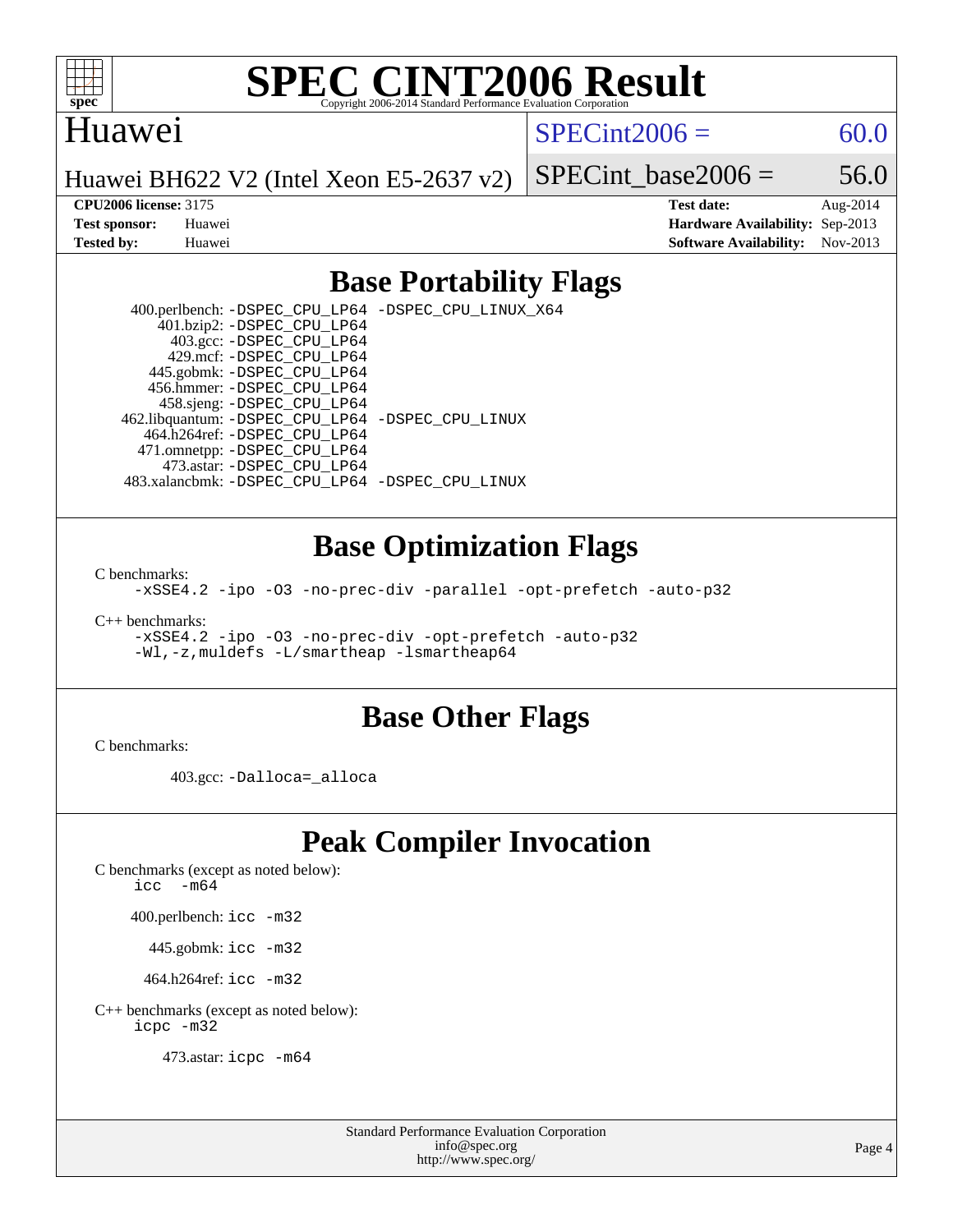

#### **[SPEC CINT2006 Result](http://www.spec.org/auto/cpu2006/Docs/result-fields.html#SPECCINT2006Result)** Copyright 2006-2014 Standard Performance Evaluation C

### Huawei

 $SPECint2006 = 60.0$  $SPECint2006 = 60.0$ 

Huawei BH622 V2 (Intel Xeon E5-2637 v2)

SPECint base2006 =  $56.0$ 

**[CPU2006 license:](http://www.spec.org/auto/cpu2006/Docs/result-fields.html#CPU2006license)** 3175 **[Test date:](http://www.spec.org/auto/cpu2006/Docs/result-fields.html#Testdate)** Aug-2014 **[Test sponsor:](http://www.spec.org/auto/cpu2006/Docs/result-fields.html#Testsponsor)** Huawei **[Hardware Availability:](http://www.spec.org/auto/cpu2006/Docs/result-fields.html#HardwareAvailability)** Sep-2013 **[Tested by:](http://www.spec.org/auto/cpu2006/Docs/result-fields.html#Testedby)** Huawei **[Software Availability:](http://www.spec.org/auto/cpu2006/Docs/result-fields.html#SoftwareAvailability)** Nov-2013

#### **[Peak Portability Flags](http://www.spec.org/auto/cpu2006/Docs/result-fields.html#PeakPortabilityFlags)**

 400.perlbench: [-DSPEC\\_CPU\\_LINUX\\_IA32](http://www.spec.org/cpu2006/results/res2014q3/cpu2006-20140901-31128.flags.html#b400.perlbench_peakCPORTABILITY_DSPEC_CPU_LINUX_IA32) 401.bzip2: [-DSPEC\\_CPU\\_LP64](http://www.spec.org/cpu2006/results/res2014q3/cpu2006-20140901-31128.flags.html#suite_peakPORTABILITY401_bzip2_DSPEC_CPU_LP64) 403.gcc: [-DSPEC\\_CPU\\_LP64](http://www.spec.org/cpu2006/results/res2014q3/cpu2006-20140901-31128.flags.html#suite_peakPORTABILITY403_gcc_DSPEC_CPU_LP64) 429.mcf: [-DSPEC\\_CPU\\_LP64](http://www.spec.org/cpu2006/results/res2014q3/cpu2006-20140901-31128.flags.html#suite_peakPORTABILITY429_mcf_DSPEC_CPU_LP64) 456.hmmer: [-DSPEC\\_CPU\\_LP64](http://www.spec.org/cpu2006/results/res2014q3/cpu2006-20140901-31128.flags.html#suite_peakPORTABILITY456_hmmer_DSPEC_CPU_LP64) 458.sjeng: [-DSPEC\\_CPU\\_LP64](http://www.spec.org/cpu2006/results/res2014q3/cpu2006-20140901-31128.flags.html#suite_peakPORTABILITY458_sjeng_DSPEC_CPU_LP64) 462.libquantum: [-DSPEC\\_CPU\\_LP64](http://www.spec.org/cpu2006/results/res2014q3/cpu2006-20140901-31128.flags.html#suite_peakPORTABILITY462_libquantum_DSPEC_CPU_LP64) [-DSPEC\\_CPU\\_LINUX](http://www.spec.org/cpu2006/results/res2014q3/cpu2006-20140901-31128.flags.html#b462.libquantum_peakCPORTABILITY_DSPEC_CPU_LINUX) 473.astar: [-DSPEC\\_CPU\\_LP64](http://www.spec.org/cpu2006/results/res2014q3/cpu2006-20140901-31128.flags.html#suite_peakPORTABILITY473_astar_DSPEC_CPU_LP64) 483.xalancbmk: [-DSPEC\\_CPU\\_LINUX](http://www.spec.org/cpu2006/results/res2014q3/cpu2006-20140901-31128.flags.html#b483.xalancbmk_peakCXXPORTABILITY_DSPEC_CPU_LINUX)

## **[Peak Optimization Flags](http://www.spec.org/auto/cpu2006/Docs/result-fields.html#PeakOptimizationFlags)**

[C benchmarks](http://www.spec.org/auto/cpu2006/Docs/result-fields.html#Cbenchmarks):

 400.perlbench: [-xSSE4.2](http://www.spec.org/cpu2006/results/res2014q3/cpu2006-20140901-31128.flags.html#user_peakPASS2_CFLAGSPASS2_LDCFLAGS400_perlbench_f-xSSE42_f91528193cf0b216347adb8b939d4107)(pass 2) [-prof-gen](http://www.spec.org/cpu2006/results/res2014q3/cpu2006-20140901-31128.flags.html#user_peakPASS1_CFLAGSPASS1_LDCFLAGS400_perlbench_prof_gen_e43856698f6ca7b7e442dfd80e94a8fc)(pass 1) [-ipo](http://www.spec.org/cpu2006/results/res2014q3/cpu2006-20140901-31128.flags.html#user_peakPASS2_CFLAGSPASS2_LDCFLAGS400_perlbench_f-ipo)(pass 2) [-O3](http://www.spec.org/cpu2006/results/res2014q3/cpu2006-20140901-31128.flags.html#user_peakPASS2_CFLAGSPASS2_LDCFLAGS400_perlbench_f-O3)(pass 2) [-no-prec-div](http://www.spec.org/cpu2006/results/res2014q3/cpu2006-20140901-31128.flags.html#user_peakPASS2_CFLAGSPASS2_LDCFLAGS400_perlbench_f-no-prec-div)(pass 2) [-prof-use](http://www.spec.org/cpu2006/results/res2014q3/cpu2006-20140901-31128.flags.html#user_peakPASS2_CFLAGSPASS2_LDCFLAGS400_perlbench_prof_use_bccf7792157ff70d64e32fe3e1250b55)(pass 2) [-opt-prefetch](http://www.spec.org/cpu2006/results/res2014q3/cpu2006-20140901-31128.flags.html#user_peakCOPTIMIZE400_perlbench_f-opt-prefetch) [-ansi-alias](http://www.spec.org/cpu2006/results/res2014q3/cpu2006-20140901-31128.flags.html#user_peakCOPTIMIZE400_perlbench_f-ansi-alias) 401.bzip2: [-xSSE4.2](http://www.spec.org/cpu2006/results/res2014q3/cpu2006-20140901-31128.flags.html#user_peakPASS2_CFLAGSPASS2_LDCFLAGS401_bzip2_f-xSSE42_f91528193cf0b216347adb8b939d4107)(pass 2) [-prof-gen](http://www.spec.org/cpu2006/results/res2014q3/cpu2006-20140901-31128.flags.html#user_peakPASS1_CFLAGSPASS1_LDCFLAGS401_bzip2_prof_gen_e43856698f6ca7b7e442dfd80e94a8fc)(pass 1) [-ipo](http://www.spec.org/cpu2006/results/res2014q3/cpu2006-20140901-31128.flags.html#user_peakPASS2_CFLAGSPASS2_LDCFLAGS401_bzip2_f-ipo)(pass 2) [-O3](http://www.spec.org/cpu2006/results/res2014q3/cpu2006-20140901-31128.flags.html#user_peakPASS2_CFLAGSPASS2_LDCFLAGS401_bzip2_f-O3)(pass 2) [-no-prec-div](http://www.spec.org/cpu2006/results/res2014q3/cpu2006-20140901-31128.flags.html#user_peakCOPTIMIZEPASS2_CFLAGSPASS2_LDCFLAGS401_bzip2_f-no-prec-div) [-prof-use](http://www.spec.org/cpu2006/results/res2014q3/cpu2006-20140901-31128.flags.html#user_peakPASS2_CFLAGSPASS2_LDCFLAGS401_bzip2_prof_use_bccf7792157ff70d64e32fe3e1250b55)(pass 2) [-auto-ilp32](http://www.spec.org/cpu2006/results/res2014q3/cpu2006-20140901-31128.flags.html#user_peakCOPTIMIZE401_bzip2_f-auto-ilp32) [-opt-prefetch](http://www.spec.org/cpu2006/results/res2014q3/cpu2006-20140901-31128.flags.html#user_peakCOPTIMIZE401_bzip2_f-opt-prefetch) [-ansi-alias](http://www.spec.org/cpu2006/results/res2014q3/cpu2006-20140901-31128.flags.html#user_peakCOPTIMIZE401_bzip2_f-ansi-alias) 403.gcc: [-xAVX](http://www.spec.org/cpu2006/results/res2014q3/cpu2006-20140901-31128.flags.html#user_peakCOPTIMIZE403_gcc_f-xAVX) [-ipo](http://www.spec.org/cpu2006/results/res2014q3/cpu2006-20140901-31128.flags.html#user_peakCOPTIMIZE403_gcc_f-ipo) [-O3](http://www.spec.org/cpu2006/results/res2014q3/cpu2006-20140901-31128.flags.html#user_peakCOPTIMIZE403_gcc_f-O3) [-no-prec-div](http://www.spec.org/cpu2006/results/res2014q3/cpu2006-20140901-31128.flags.html#user_peakCOPTIMIZE403_gcc_f-no-prec-div) [-inline-calloc](http://www.spec.org/cpu2006/results/res2014q3/cpu2006-20140901-31128.flags.html#user_peakCOPTIMIZE403_gcc_f-inline-calloc) [-opt-malloc-options=3](http://www.spec.org/cpu2006/results/res2014q3/cpu2006-20140901-31128.flags.html#user_peakCOPTIMIZE403_gcc_f-opt-malloc-options_13ab9b803cf986b4ee62f0a5998c2238) [-auto-ilp32](http://www.spec.org/cpu2006/results/res2014q3/cpu2006-20140901-31128.flags.html#user_peakCOPTIMIZE403_gcc_f-auto-ilp32)  $429$ .mcf: basepeak = yes 445.gobmk: [-xSSE4.2](http://www.spec.org/cpu2006/results/res2014q3/cpu2006-20140901-31128.flags.html#user_peakPASS2_CFLAGSPASS2_LDCFLAGS445_gobmk_f-xSSE42_f91528193cf0b216347adb8b939d4107)(pass 2) [-prof-gen](http://www.spec.org/cpu2006/results/res2014q3/cpu2006-20140901-31128.flags.html#user_peakPASS1_CFLAGSPASS1_LDCFLAGS445_gobmk_prof_gen_e43856698f6ca7b7e442dfd80e94a8fc)(pass 1) [-prof-use](http://www.spec.org/cpu2006/results/res2014q3/cpu2006-20140901-31128.flags.html#user_peakPASS2_CFLAGSPASS2_LDCFLAGS445_gobmk_prof_use_bccf7792157ff70d64e32fe3e1250b55)(pass 2) [-ansi-alias](http://www.spec.org/cpu2006/results/res2014q3/cpu2006-20140901-31128.flags.html#user_peakCOPTIMIZE445_gobmk_f-ansi-alias) 456.hmmer: [-xSSE4.2](http://www.spec.org/cpu2006/results/res2014q3/cpu2006-20140901-31128.flags.html#user_peakCOPTIMIZE456_hmmer_f-xSSE42_f91528193cf0b216347adb8b939d4107) [-ipo](http://www.spec.org/cpu2006/results/res2014q3/cpu2006-20140901-31128.flags.html#user_peakCOPTIMIZE456_hmmer_f-ipo) [-O3](http://www.spec.org/cpu2006/results/res2014q3/cpu2006-20140901-31128.flags.html#user_peakCOPTIMIZE456_hmmer_f-O3) [-no-prec-div](http://www.spec.org/cpu2006/results/res2014q3/cpu2006-20140901-31128.flags.html#user_peakCOPTIMIZE456_hmmer_f-no-prec-div) [-unroll2](http://www.spec.org/cpu2006/results/res2014q3/cpu2006-20140901-31128.flags.html#user_peakCOPTIMIZE456_hmmer_f-unroll_784dae83bebfb236979b41d2422d7ec2) [-auto-ilp32](http://www.spec.org/cpu2006/results/res2014q3/cpu2006-20140901-31128.flags.html#user_peakCOPTIMIZE456_hmmer_f-auto-ilp32) [-ansi-alias](http://www.spec.org/cpu2006/results/res2014q3/cpu2006-20140901-31128.flags.html#user_peakCOPTIMIZE456_hmmer_f-ansi-alias) 458.sjeng: basepeak = yes 462.libquantum: [-xAVX](http://www.spec.org/cpu2006/results/res2014q3/cpu2006-20140901-31128.flags.html#user_peakCOPTIMIZE462_libquantum_f-xAVX) [-ipo](http://www.spec.org/cpu2006/results/res2014q3/cpu2006-20140901-31128.flags.html#user_peakCOPTIMIZE462_libquantum_f-ipo) [-O3](http://www.spec.org/cpu2006/results/res2014q3/cpu2006-20140901-31128.flags.html#user_peakCOPTIMIZE462_libquantum_f-O3) [-no-prec-div](http://www.spec.org/cpu2006/results/res2014q3/cpu2006-20140901-31128.flags.html#user_peakCOPTIMIZE462_libquantum_f-no-prec-div) [-parallel](http://www.spec.org/cpu2006/results/res2014q3/cpu2006-20140901-31128.flags.html#user_peakCOPTIMIZE462_libquantum_f-parallel) [-opt-prefetch](http://www.spec.org/cpu2006/results/res2014q3/cpu2006-20140901-31128.flags.html#user_peakCOPTIMIZE462_libquantum_f-opt-prefetch) [-auto-p32](http://www.spec.org/cpu2006/results/res2014q3/cpu2006-20140901-31128.flags.html#user_peakCOPTIMIZE462_libquantum_f-auto-p32) 464.h264ref: [-xSSE4.2](http://www.spec.org/cpu2006/results/res2014q3/cpu2006-20140901-31128.flags.html#user_peakPASS2_CFLAGSPASS2_LDCFLAGS464_h264ref_f-xSSE42_f91528193cf0b216347adb8b939d4107)(pass 2) [-prof-gen](http://www.spec.org/cpu2006/results/res2014q3/cpu2006-20140901-31128.flags.html#user_peakPASS1_CFLAGSPASS1_LDCFLAGS464_h264ref_prof_gen_e43856698f6ca7b7e442dfd80e94a8fc)(pass 1) [-ipo](http://www.spec.org/cpu2006/results/res2014q3/cpu2006-20140901-31128.flags.html#user_peakPASS2_CFLAGSPASS2_LDCFLAGS464_h264ref_f-ipo)(pass 2) [-O3](http://www.spec.org/cpu2006/results/res2014q3/cpu2006-20140901-31128.flags.html#user_peakPASS2_CFLAGSPASS2_LDCFLAGS464_h264ref_f-O3)(pass 2) [-no-prec-div](http://www.spec.org/cpu2006/results/res2014q3/cpu2006-20140901-31128.flags.html#user_peakPASS2_CFLAGSPASS2_LDCFLAGS464_h264ref_f-no-prec-div)(pass 2) [-prof-use](http://www.spec.org/cpu2006/results/res2014q3/cpu2006-20140901-31128.flags.html#user_peakPASS2_CFLAGSPASS2_LDCFLAGS464_h264ref_prof_use_bccf7792157ff70d64e32fe3e1250b55)(pass 2) [-unroll2](http://www.spec.org/cpu2006/results/res2014q3/cpu2006-20140901-31128.flags.html#user_peakCOPTIMIZE464_h264ref_f-unroll_784dae83bebfb236979b41d2422d7ec2) [-ansi-alias](http://www.spec.org/cpu2006/results/res2014q3/cpu2006-20140901-31128.flags.html#user_peakCOPTIMIZE464_h264ref_f-ansi-alias) [C++ benchmarks:](http://www.spec.org/auto/cpu2006/Docs/result-fields.html#CXXbenchmarks) 471.omnetpp: [-xSSE4.2](http://www.spec.org/cpu2006/results/res2014q3/cpu2006-20140901-31128.flags.html#user_peakPASS2_CXXFLAGSPASS2_LDCXXFLAGS471_omnetpp_f-xSSE42_f91528193cf0b216347adb8b939d4107)(pass 2) [-prof-gen](http://www.spec.org/cpu2006/results/res2014q3/cpu2006-20140901-31128.flags.html#user_peakPASS1_CXXFLAGSPASS1_LDCXXFLAGS471_omnetpp_prof_gen_e43856698f6ca7b7e442dfd80e94a8fc)(pass 1) [-ipo](http://www.spec.org/cpu2006/results/res2014q3/cpu2006-20140901-31128.flags.html#user_peakPASS2_CXXFLAGSPASS2_LDCXXFLAGS471_omnetpp_f-ipo)(pass 2) [-O3](http://www.spec.org/cpu2006/results/res2014q3/cpu2006-20140901-31128.flags.html#user_peakPASS2_CXXFLAGSPASS2_LDCXXFLAGS471_omnetpp_f-O3)(pass 2) [-no-prec-div](http://www.spec.org/cpu2006/results/res2014q3/cpu2006-20140901-31128.flags.html#user_peakPASS2_CXXFLAGSPASS2_LDCXXFLAGS471_omnetpp_f-no-prec-div)(pass 2) [-prof-use](http://www.spec.org/cpu2006/results/res2014q3/cpu2006-20140901-31128.flags.html#user_peakPASS2_CXXFLAGSPASS2_LDCXXFLAGS471_omnetpp_prof_use_bccf7792157ff70d64e32fe3e1250b55)(pass 2) [-opt-ra-region-strategy=block](http://www.spec.org/cpu2006/results/res2014q3/cpu2006-20140901-31128.flags.html#user_peakCXXOPTIMIZE471_omnetpp_f-opt-ra-region-strategy_5382940c29ea30302d682fc74bfe0147) [-ansi-alias](http://www.spec.org/cpu2006/results/res2014q3/cpu2006-20140901-31128.flags.html#user_peakCXXOPTIMIZE471_omnetpp_f-ansi-alias) [-Wl,-z,muldefs](http://www.spec.org/cpu2006/results/res2014q3/cpu2006-20140901-31128.flags.html#user_peakEXTRA_LDFLAGS471_omnetpp_link_force_multiple1_74079c344b956b9658436fd1b6dd3a8a) [-L/smartheap -lsmartheap](http://www.spec.org/cpu2006/results/res2014q3/cpu2006-20140901-31128.flags.html#user_peakEXTRA_LIBS471_omnetpp_SmartHeap_7c9e394a5779e1a7fec7c221e123830c) Continued on next page